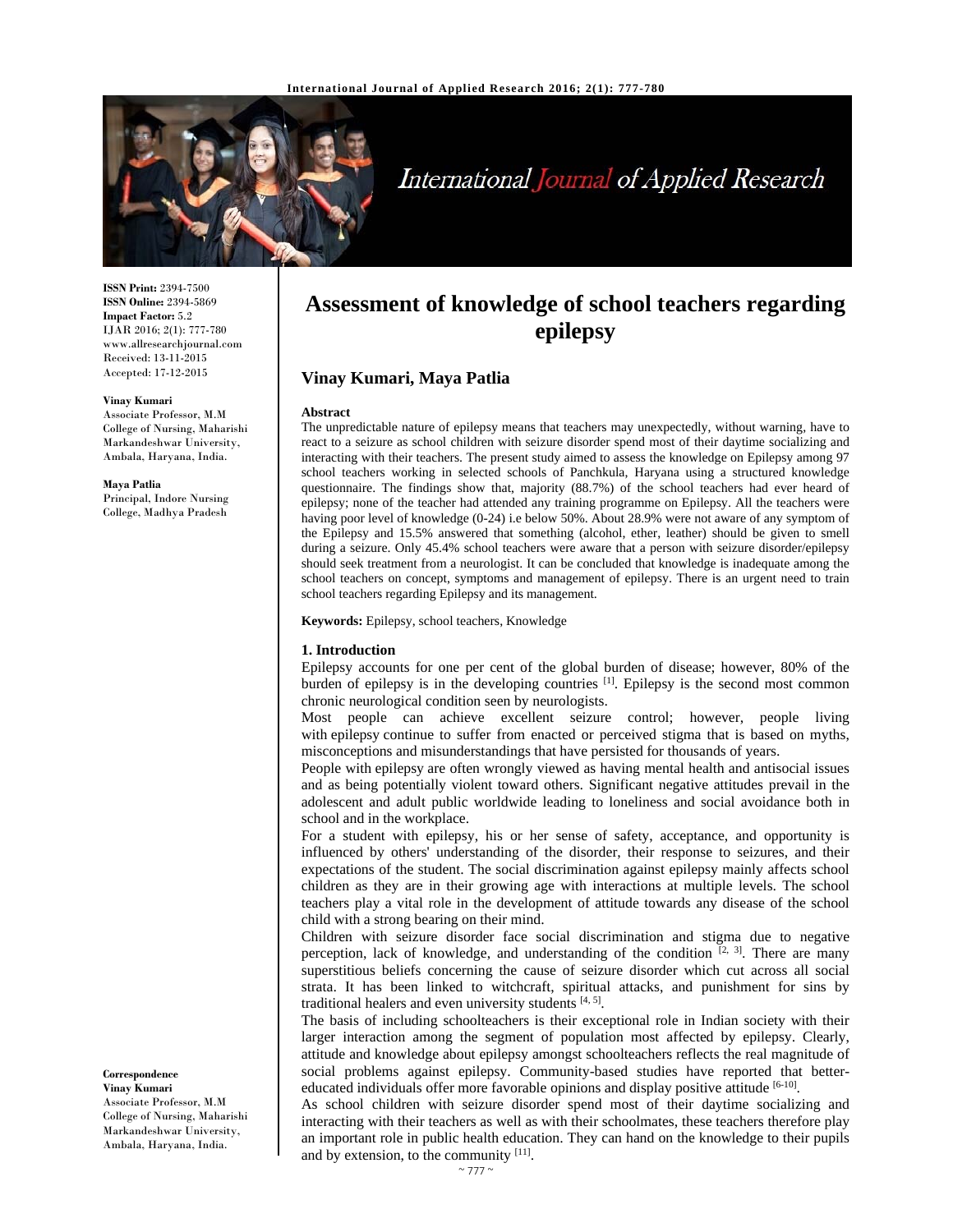The unpredictable nature of epilepsy means that teachers indeed all school personnel - and other students may suddenly, without warning, have to respond to a seizure at school. The student who has a seizure at school may face a range of consequences and reactions to the episode, including embarrassment, fear, rejection, and interference with the learning process.

In India, school teachers have a pivotal role in dissemination of knowledge among school children towards any disease. They can, and indeed should, play a key role in first-aid management of seizures (fits) suffered by any school child. There is, thus, a definite need for the assessment of knowledge of school teachers to identify the misconceptions regarding Epilepsy.

Therefore, the present study was conducted to assess the knowledge of school teachers regarding epilepsy.

### **2. Methods and Material**

A descriptive survey was conducted on 97 school teachers working in selected five schools of Panchkula, Haryana in 2014 and 2015.The school teachers were selected by using convenience sampling technique. Ethical approval to conduct study was obtained from institutional ethical committee of M.M University, Mullana.

Formal permission was taken from the principals of selected schools. School teachers willing to participate in the study and present on the day of data collection were included in the study. The purpose and nature of the research project was explained to the subjects and assurance of confidentiality of their responses was given. School teachers were required to answer a series of questions on awareness and knowledge of epilepsy.

Assessment of the knowledge of school teachers regarding Epilepsy was ascertained using a Structured Knowledge Questionnaire consisting of 50 multiple choice questions. The Structured Knowledge Questionnaire (SKQ) consisted of three sections. The section1 consisted of 07 items i.e. age, gender, religion, total years of teaching experience, name of the school, type of school, level of school. The Section 2 was consisted of 06 items i.e. ever heard of epilepsy; attended any training programme related to epilepsy; know anyone who has epilepsy; ever seen an episode of epilepsy; ever had a child with epilepsy in classroom; ever provided first aid to a child with epilepsy in school. Section 3 was consisted of 50Multiple choice questions (MCQs) including case /critical incident based questions to elicit the knowledge of school teachers regarding Epilepsy in the area of concept, types of seizures, clinical manifestations and management of seizures. There was an option of 'Don't know' in the section 3 to avoid the guess work. There was only one correct response and minimum score was 00 and maximum was 50.

Content validity of the SKQ was established from nine experts: one from the department of Neurology, three from the department of Medicine, one from psychology, and four nurse educators. Content validity index (S-CVI/Ave) was found to be 0.89. Internal consistency of SKQ was established by KR-2O formula. It was found to be 0.9.

Self-report was the technique for data collection. The school teachers filled the structured knowledge questionnaire on Epilepsy. It took about 20-25 minutes to fill the questionnaire.

The data was entered in Microsoft excel sheet. Data was analyzed and interpreted by employing descriptive statistics. SPSS version 20.0 was used to analyze the data.

## **3. Results**

This study aimed to get some ideas about the knowledge of school teachers who form an important sector of the community that frequently deal with children, some of whom may have epilepsy. The results of the present study shows that majority of the school teachers were from private schools (80.4%) and only 19.6% were from government schools. 15 teachers were from primary school; 32 from middle and majority i.e. 50 school teachers were from secondary and higher level of school. Mean age of the school teachers under study was 35.2±9.95 years. Age varied from 21 to 55 years. Majority of the school teachers i.e 36.1% were in the age group of 20-30yrs followed by 29.9% in the age group of 30-40 yrs; 18.6% belonged to 40-50 yrs and 15.5% in 50-60 yrs of age. Majority of the teachers were female (88.7%) and belonged to Hindu religion (90.7%).

Out of 97 teachers, majority (88.7%) had ever heard of epilepsy; none of the teacher had attended any training programme on Epilepsy. About one fourth of school teachers (26.8%) knew somebody with seizure disorder/epilepsy and nearly same (24.75%) had ever seen an episode of seizure. About 5 teachers reported that they ever had a child with seizure disorder/epilepsy in classroom and 2 had ever provided first aid to a child with seizure disorder/epilepsy in school.

The mean knowledge score of school teachers was  $9.74 \pm 5.9$ . The knowledge score varied from 0 to 24. All the teachers were having poor level of knowledge (0-24) i.e below 50%.

Majority of the school teachers i.e 78.4% knew that Epilepsy is a disease of brain; 55.7% correctly answered that is neurological in nature. More than half knew that the characteristic feature of epilepsy is Seizures due to excessive discharge of neurons whereas, nearly one third answered wrongly that 'Uncontrollable musculature and hemorrhage' are the features. Majority of school teachers (60.8%) answered incorrectly that prevalence of seizure disorder/epilepsy is high in poor people. 0nly 28.9% answered correctly that epilepsy is diagnosed by Electro encephalogram.

28.9% answered incorrectly that an epileptic fit can be terminated by smelling a shoe. Nearly half of them knew that a person with seizure disorder/epilepsy should seek treatment from neurologist. Nearly one fourth (23.7%) answered correctly that during a seizure, the school teacher should stay with child and remain calm. 41.2% did not know what to do during an episode of tonic clonic seizure.

An object between the teeth should not be put during a seizure was correctly answered by 31% school teachers. During an episode of seizure, majority of school teachers answered incorrectly that pull out tongue (3.1%); Throw some water on patient's face(19.6%); Give something for patient's to smell(15.5%); Put something into patient's mouth (12.45%); Restrain patient's movements (8.2%); Gather public around the patient (5.2%).

The mean knowledge score of male school teachers was 7.82  $\pm$ 4.75 whereas 9.9 $\pm$ 6.12 for female teachers. The difference was found to be non-significant ( $t=1.13$ ,  $p=.261$ ). Therefore, it can be concluded that male and female teachers had similar level of knowledge.

A negative but non-significant correlation was found between knowledge score and age of school teachers  $(r = -$ 0.131, p=.200). A significant negative correlation was found with experience in months with knowledge score  $(r = -0.217^*)$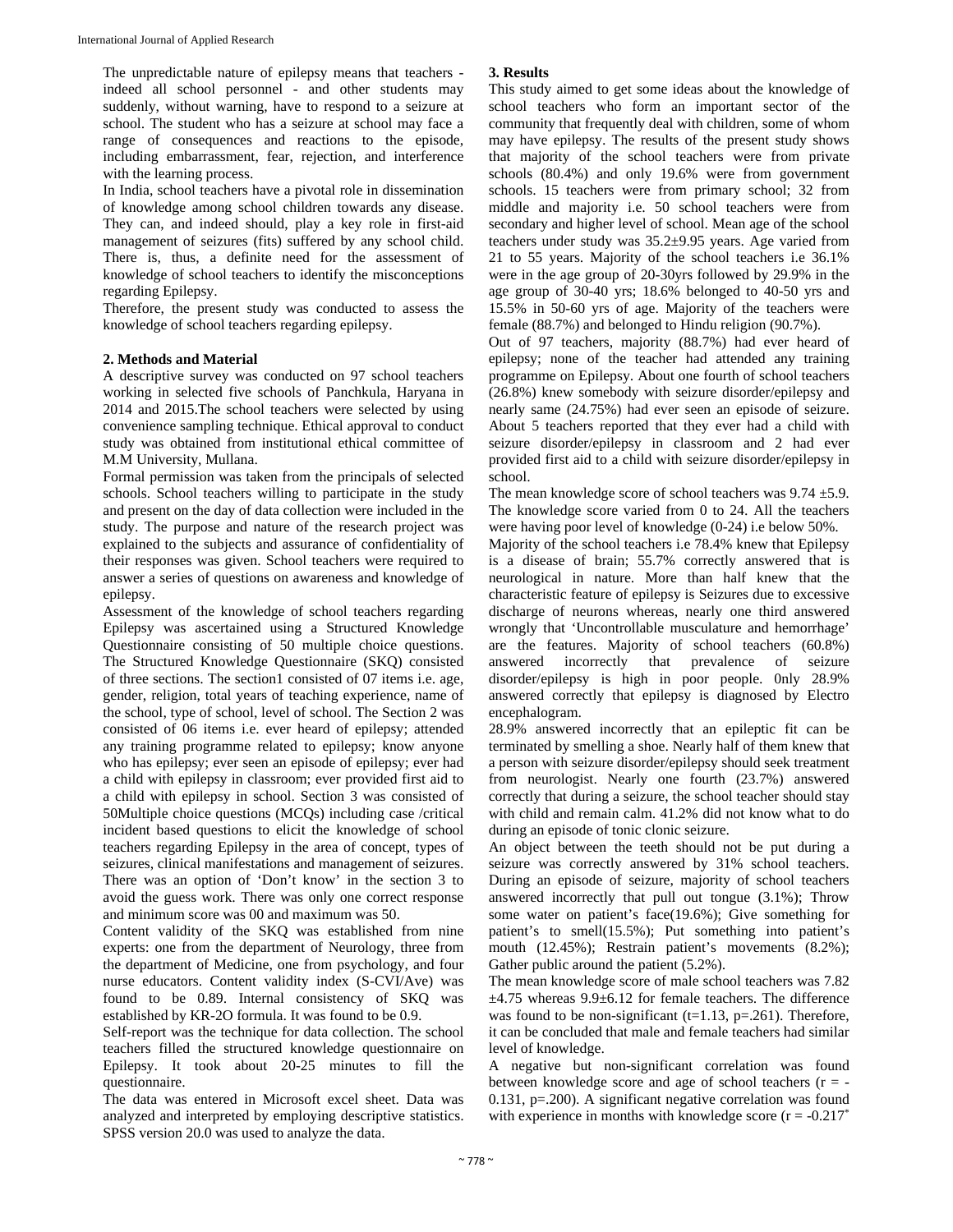$p = 0.033$ ) which shows that knowledge regarding epilepsy decreases as the experience increases.

## **4. Discussion**

In the present study, majority (88.7%) of the school teachers had ever heard of epilepsy which is consistent with the other study findings  $[12, 13]$  in which majority of the teachers were aware of epilepsy.

None of the teacher had attended any training programmer on epilepsy which is consistent with the findings of other study <sup>[14]</sup> which reported that almost all recruited teachers had no previous training on epilepsy.

About 5.2% teachers reported that they ever had a child with seizure disorder/epilepsy in classroom which is nearly consistent with the findings of Thacker  $^{[13]}$  in which 12.1% school teachers agreed to have students with epilepsy in their classroom.

In the present study, only 2 teachers had ever provided first aid to a child with seizure disorder/epilepsy in school whereas Thacker [13] reported about 25% teachers amongst Indian population had ever attempted a first aid measure for a seizing child. The difference may be due to different settings.

Majority of the school teachers' i.e. 78.4% knew that Epilepsy is a disease of brain; 55.7% correctly answered that it is neurological in nature which is consistent with the findings of SonuGoel [12] who reported that nearly half of the teachers (49%) considered epilepsy to be a neurological disease

In the present study, all the teachers were having poor level of knowledge (0-24) i.e below 50% which is consistent with most of these studies too in which the knowledge about causes, types and management of epilepsy was poor [15-17].

During a seizure, give something (alcohol, ether, leather) for patient's to smell was reported by 15.5% which is similar to 13.9% reported by Thacker<sup> $[13]$ </sup> in his study. In the present study, only 16.5% answered correct first aid measure during a seizure which is lower than 47%teachers reported in another study [14].

In the present study, one fourth of teachers were aware of the symptoms of seizure as 25.8% answered correctly the question and about 6.2% reported only convulsions as symptom of epilepsy. 28.9% were not aware of any symptom of the Epilepsy and rest 71.1% were aware of one or another symptoms which is consistent with the finding of Sonu Goel [12] who reported that majority of the teachers were aware of symptoms of epilepsy, e.g., rhythmic, jerky movements (72%) and falling down (78%).

Only 45.4% school teachers were aware that a person with seizure disorder/epilepsy should seek treatment from a neurologist; 11.4% answered faith healers/witch craft; 27.8% selected 'don't know' option; 15.5% answered 'psychologist'. This shows that school teachers lack knowledge about the treatment of epilepsy.

Epileptic children are academically vulnerable group and the education staff needs to be aware of the additional support that children may require in studies. Awareness of school teachers on epilepsy is of great importance in helping the epileptic children. The findings of the study indicate poor knowledge of school teachers regarding Epilepsy and its management. Therefore, it is recommended to develop teaching aids for the school teachers and to organize workshops/seminar/ training programmes for school teachers on Epilepsy.

The present study has been conducted on a small number of teachers, therefore, it is further recommended to conduct large scale studies on awareness regarding Epilepsy to find out the real magnitude of the knowledge among school teachers. Studies assessing attitude of school teachers on Epilepsy can also be conducted.

## **5. Acknowledgement**

I would like to acknowledge Mrs Maya Patlia for her constant encouragement and support to do this study and also the teachers and principals of various schools for their permission to conduct the study.

## **6. References**

- 1. World Health Organization. Atlas: Epilepsy Care in the World. Geneva, Switzerland: WHO, 2005.
- 2. Billinghurst JR, German GA, Orley JH. The pattern of epilepsy in Uganda. Trop Geogr Med 1973; 25:226‑32.
- 3. Osuntokun BO, Odeku EL. Epilepsy in Ibadan, Nigeria. A study of 522 cases. Afr J Med Sci. 1970; 1:185‑200.
- 4. Abasiubong F, Ekott JU, Bassey EA, Nyong EE. Knowledge, attitude and perception of epilepsy among traditional healers in Uyo, Nigeria. Glob J Comm Med. 2009; 2:39‑46.
- 5. Al‑Rashed H, Al‑Yahya D, Al‑Kandari A, Shehab A, Al-Sabah R, Al-Taiar A. Knowledge of, perceptions of, and attitudes toward epilepsy among university students in Kuwait. Epilepsy Behav 2009; 14:367‑71.
- 6. Mirnics Z, Czikora G, Závecz T, Halász P. Changes in public attitudes toward epilepsy in Hungary: results of surveys conducted in 1994 and 2000. Epilepsia 2001; 42:86-93.
- 7. Chung MY, Chang YC, Lai YHC, Lai CW. Survey of public awareness, understanding, and attitudes toward epilepsy in Taiwan. Epilepsia 1995; 36:488-493.
- 8. Hills MD, HC. MacKenzie. New Zealand community attitudes toward people with epilepsy. Epilepsia 2002; 43:1583–1589.
- 9. Fong CYG, Hung A. Public awareness, attitude, and understanding of epilepsy in Hong Kong Special Administrative Region, China. Epilepsia 2002; 43:311- 316.
- 10. Jensen R, Dam M. Public attitudes toward epilepsy in Denmark. Epilepsia 1992; 33:459-463.
- 11. Akpan MU, Ikpeme EE, Utuk E‑OE. Teachers' knowledge and attitudes towards seizure disorder: A comparative study of urban and rural school teachers in Akwa Ibom State, Nigeria. Nigerian Journal of Clinical Practice. 2013; 16(3):365-70.
- 12. Sonu Goel, Navpreet Singh, Vivek Lal, Amarjeet Singh. Evaluating the impact of comprehensive epilepsy education programme for school teachers in Chandigarh city, India. Seizure 2014; 23:41-46.
- 13. Thacker Anup K, Verma Anand M, Ji Ram, Thacker Prolima, Mishra Pragya. Knowledge awareness and attitude about epilepsy among schoolteachers in India. Seizure. 2008; 17:684-690.
- 14. Haydar Babikar E, Islam Abbas M. Knowledge, practice and attitude toward epilepsy among primary and secondary school teachers in South Gezira locality, Gezira State, Sudan. J Family Community Med. 2011; 18(1):17-21.